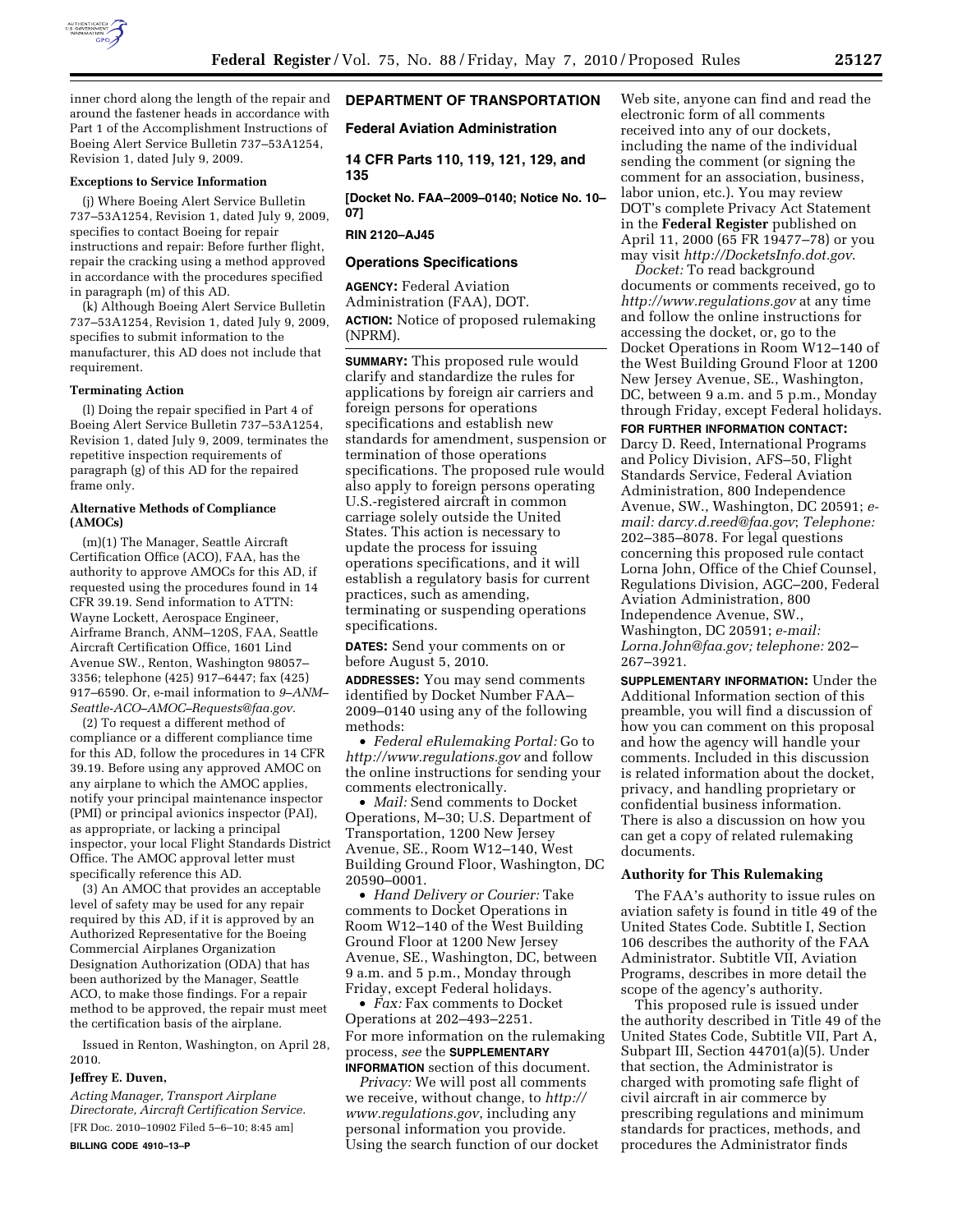necessary to ensure safety in air commerce. Clarifying and standardizing the rules for application, amendment, suspension, or termination of operations specifications issued to foreign air carriers operating in the United States and to foreign air carriers or foreign persons conducting operations of U.S. registered aircraft solely outside the United States enhances the FAA's oversight of U.S.-registered aircraft and those foreign air carriers' operations within the United States.

## **I. Background**

Title 49 of the United States Code contains the basic authority for promoting safe flight of civil aircraft in air commerce and for regulating the global operations of U.S.-registered aircraft. For foreign air carriers serving the United States, the basic operating requirements are found in 14 CFR parts 91 and 129. The standards set forth in Annexes 1, 6, and 8 to the Convention on International Civil Aviation (the Chicago Convention), as implemented by the International Civil Aviation Organization (ICAO), also apply to the international operations of air carriers. *The applicable ICAO Annexes* are:

Annex 1—Personnel Licensing, Annex 6—Part I, Operation of Aircraft— International Commercial Air Transport— Aeroplanes,

Annex 6—Part III, Operation of Aircraft— International Operations—Helicopters, and Annex 8—Airworthiness of Aircraft.

ICAO Annexes contain the international standards for safety, regulation, and efficiency of air navigation. These international standards define the minimum level of safety necessary for the recognition by Contracting States to the Chicago Convention of certificates of airworthiness, certificates of competency and licenses that allow for the flight of aircraft of other States into or over their territories. They also provide for the protection of other aircraft, third parties, and property. As with all Contracting States to the Chicago Convention, the United States is obligated to recognize only those certificates of airworthiness, certificates of competency, and licenses issued or rendered valid by another Contracting State. The requirements under which these certificates or licenses are issued or rendered valid by the Contracting State must be equal to or above the minimum standards established by the Chicago Convention.

The FAA's authority over a foreign air carrier using foreign-registered aircraft is limited to overseeing compliance with all the applicable provisions of the Chicago Convention and its Annexes,

and U.S. regulations for the flights conducted by the foreign air carrier into the United States. Adherence to these standards assures the foreign air carrier's ability to navigate and communicate safely within the U.S. National Airspace System (NAS) while protecting individuals and property on the ground.

To fulfill its oversight responsibilities, the FAA issues operations specifications to foreign air carriers and foreign persons. These operations specifications ensure a common understanding between the foreign air carrier or foreign person and the FAA. The FAA-issued operations specifications describe the scope of a foreign air carrier's operations into the United States, including any applicable authorizations and limitations, and a foreign person's maintenance responsibility for U.S. registered aircraft operated in common carriage solely outside the United States. The FAA-issued operations specifications do not, however, affect or interfere with the responsibilities of the foreign Civil Aviation Authority (CAA) that issued an air operator certificate to the foreign air carrier. The foreign CAA maintains primary responsibility for the certification of the foreign air carrier and the continuing oversight of the air carrier or foreign person's operations in accordance with applicable ICAO standards.

#### **II. Discussion of the Proposal**

14 CFR part 129 prescribes the rules governing foreign air carrier operations within the United States and the operations of U.S.-registered aircraft solely outside the United States in common carriage. In order to meet international standards and the changing aviation environment, it is necessary to revise part 129. For example, the processes for application and amendment of operations specifications for U.S. operators subject to 14 CFR parts 121, 125, and 135 are described in part 119. However, there are no explicit provisions governing the application for, or amendment of, operations specifications issued to foreign air carriers or foreign persons in part 129, nor is there a provision in part 129 for the suspension or termination of operations specifications. Therefore, the FAA proposes to clarify the process for application, amendment, suspension, and termination of operations specifications issued to foreign air carriers and foreign persons.

This proposal would add three new sections to subpart A: § 129.5, Operations Specifications; § 129.7, Application, issuance, or denial of operations specifications; and § 129.9, Contents of operations specifications. This proposed rule would also amend the existing § 129.11 to specifically address amendment, suspension and termination of operations specifications.

Section 129.5 would define which foreign air carriers or foreign persons must hold FAA operations specifications and the effective period of such operations specifications. Current regulations require only foreign air carriers conducting operations into the United States to conduct their operations in accordance with operations specifications issued by the Administrator. Section 129.5 of the proposed rule would extend this requirement to a foreign air carrier or foreign person operating a U.S. registered aircraft solely outside the United States in common carriage. Additionally, the FAA proposes to include a provision in § 129.5 requiring the foreign air carrier to keep each of its employees, and other persons used in its operations, informed of the provisions of its FAA-issued operations specifications that apply to that employee's or person's duties and responsibilities.

In § 129.7, the FAA proposes to include provisions governing the application, issuance, or denial of operations specifications. The application process for foreign air carriers is presently defined in § 129.11(b) and Appendix A of part 129. It contains outdated requirements that are no longer relevant to the FAA's safety oversight needs.<sup>1</sup> Also, unlike the process for domestic air carrier applicants, which allows more cooperation between the applicant and the FAA, current Appendix A of part 129 requires a foreign applicant to provide very specific information in a particular format. Requiring this degree of detail in form and content does not advance aviation safety and may limit the flexibility necessary to ensure the safety of the flying public. The FAA proposes to remove Appendix A and place general requirements in the new § 129.7(a). However, proposed § 129.7(b) would retain the current requirement in Appendix A, section VIII.B for the applicant to provide a written certification that the statements in the application are true. Using this approach allows the operations specification process to be easily revised

<sup>&</sup>lt;sup>1</sup> An example of an outdated requirement is a listing of the type and class of certificate held by each flight crewmember employed in the proposed operation within the United States. This requirement is duplicative. Contracting states to the Chicago Convention are obligated to recognize as valid certificates and licenses issued by other contracting states.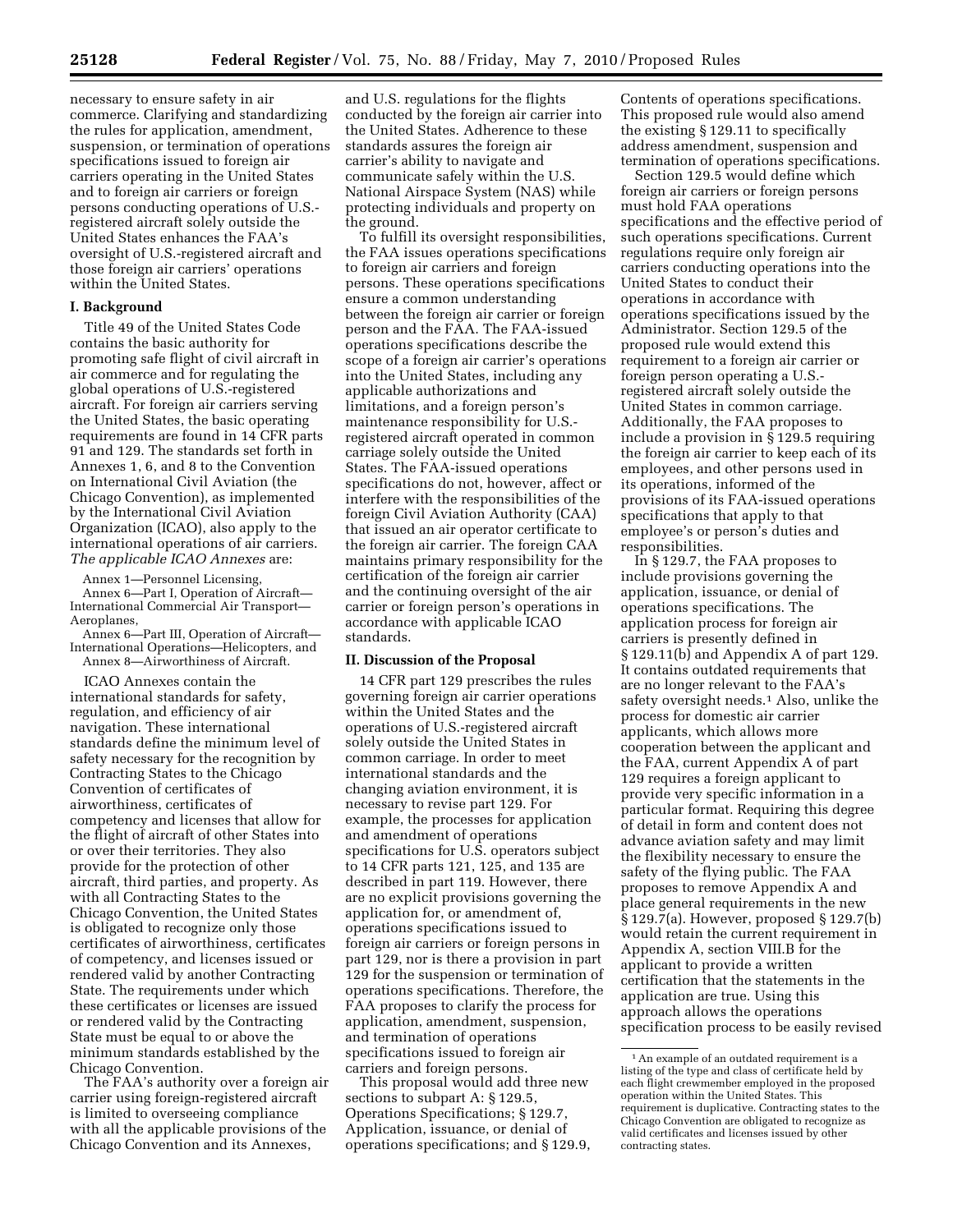and updated to meet the changing aviation environment and FAA safety oversight needs.

Upon issuance of the final rule, the FAA will revise the inspector handbook guidance with an updated application procedure for foreign applicants to obtain FAA-issued foreign operations specifications. The procedure would provide for greater interaction between the foreign applicant and the FAA and ensure that a foreign applicant's programs, systems, and intended methods of compliance are thoroughly reviewed and evaluated in light of U.S. requirements.

*The proposed application procedure is as follows:* 

*Preapplication.* The foreign applicant makes an inquiry to the FAA regarding the process for obtaining operations specifications. The FAA will provide the foreign applicant with an application package and information on the operations specifications application process.

*Formal Application.* The responsible Flight Standards District Office (FSDO) will conduct an in-depth review of the foreign air carrier's formal application for operations specifications. Also, the responsible office will hold a formal application meeting to discuss the feasibility of the project and obtain any additional information or request corrections needed for its review.

*Documentation.* The responsible FSDO will review the applicant's documents in support of its request for issuance of mandatory and optional operations specifications.

*Verification.* The responsible FSDO will verify the foreign air carrier applicant's DOT economic authority and TSA security program approval (if required).

*Issuance.* The FAA will assign an operations specification designator and number, and the part 129 operations specifications will be generated and issued to the applicant for acceptance and signature. After issuance, the responsible FSDO will implement a comprehensive ongoing surveillance program.

Using this procedure would allow the FAA to verify that the foreign applicant's programs, systems, and intended methods of compliance have been approved or accepted by the State of the Operator. The information obtained during the application process would also provide the FAA with a basis to determine whether the applicant would be able to comply with all applicable FAA requirements while operating in the NAS.

For foreign air carriers or foreign persons who operate U.S.-registered aircraft in common carriage solely outside the United States, the FAA would provide a simplified application procedure.

Section 129.9 would define the content of operations specifications to be issued to either a foreign air carrier conducting operations within the United States, or a foreign air carrier or foreign person operating U.S.-registered aircraft solely outside the United States in common carriage. By specifying the content of the operations specifications in proposed § 129.9, applicants for these specifications would have clear standards for the submission of their application.

Current regulations do not contain provisions for the amendment, suspension or termination of operations specifications. For example, a foreign air carrier or foreign person may seek reconsideration of an adverse decision relating to its operations specifications using an informal process not established in the regulations. An operator may submit its petition for reconsideration through the FSDO, or an FAA Flight Standards Regional Office or FAA Headquarters. Therefore, there is a need to standardize and streamline all petitions for reconsideration through the office responsible for oversight of the foreign air carrier or foreign person.

The proposed rule would amend § 129.11 to address amendments, suspensions and terminations of operations specifications. The amendment process would be consistent with the process for amending operations specifications issued to domestic operators under part 119. Under the proposed rule, an applicant may apply for an amendment of its operations specification to the responsible FSDO, or the Administrator may amend operations specifications if the Administrator determines that safety in air commerce and the public interest require the amendment. Following an adverse decision, the applicant may submit a petition for reconsideration to the Director, Flight Standards Service within thirty (30) days after the date the foreign air carrier or foreign person receives a notice of the decision. The filing of the petition for reconsideration suspends the decision unless the Administrator determines that an emergency exists requiring immediate action to maintain safety in air commerce or air transportation. For suspension and termination, the FAA proposes to use a process similar to that used for amendments; however the Administrator may conduct consultations under relevant Air Services Agreements prior to

suspending or terminating an operations specification.

The FAA proposes to amend § 129.13, the aircraft airworthiness and registration certificate requirements, to include recognition of the validity of certificates of airworthiness issued or validated by a State of the Operator under Article 83bis of the Chicago Convention. Currently § 129.13 requires airworthiness certificates for foreign air carriers to be issued or validated by the State of Registry and does not recognize Article 83bis agreements with the State of the Operator, although the U.S. obligation to accept those agreements is stated in inspector handbook guidance. The proposed amendment to § 129.13 would allow recognition of third-party transfers of airworthiness certificates under Article 83bis agreements registered with ICAO.

Similarly, the FAA proposes to amend § 129.15 to provide for the recognition of the validity of crew licenses (certificates) issued or validated by a State of the Operator under agreements whereby the State of Registry of an aircraft transfers certain oversight functions to the State of the Operator of the aircraft in accordance with Article 83bis of the Chicago Convention. Although this U.S. obligation is also currently stated in inspector handbook guidance, § 129.15 requires crew licenses (certificates) for foreign air carriers to be issued or validated by the State of Registry and does not recognize crew licenses or certificates transferred under Article 83bis agreements registered with ICAO.

Present regulations do not define how the FAA grants maintenance approval for U.S.-registered aircraft. Therefore, the FAA proposes to amend § 129.14 by changing the FAA approval process for the minimum equipment list (MEL) and maintenance programs of U.S.-registered aircraft used by foreign air carriers and foreign persons. Under this proposed rule, the FAA would grant maintenance program and minimum equipment list approval for U.S.-registered aircraft in FAA-issued operations specifications, which is the practice FAA field offices currently follow.

With the addition of §§ 129.5, 129.7, 129.9, and the amendments to § 129.11 and § 129.14, the FAA proposes to clarify the applicability of part 129 to certain operations of U.S.-registered aircraft operated solely outside the United States in common carriage by a foreign person or foreign air carrier. Therefore, § 129.1(b) would be revised to clarify that §§ 129.5, 129.7, 129.9, 129.11, 129.14, 129.20 and 129.24 and subpart B apply to U.S.-registered aircraft operated solely outside the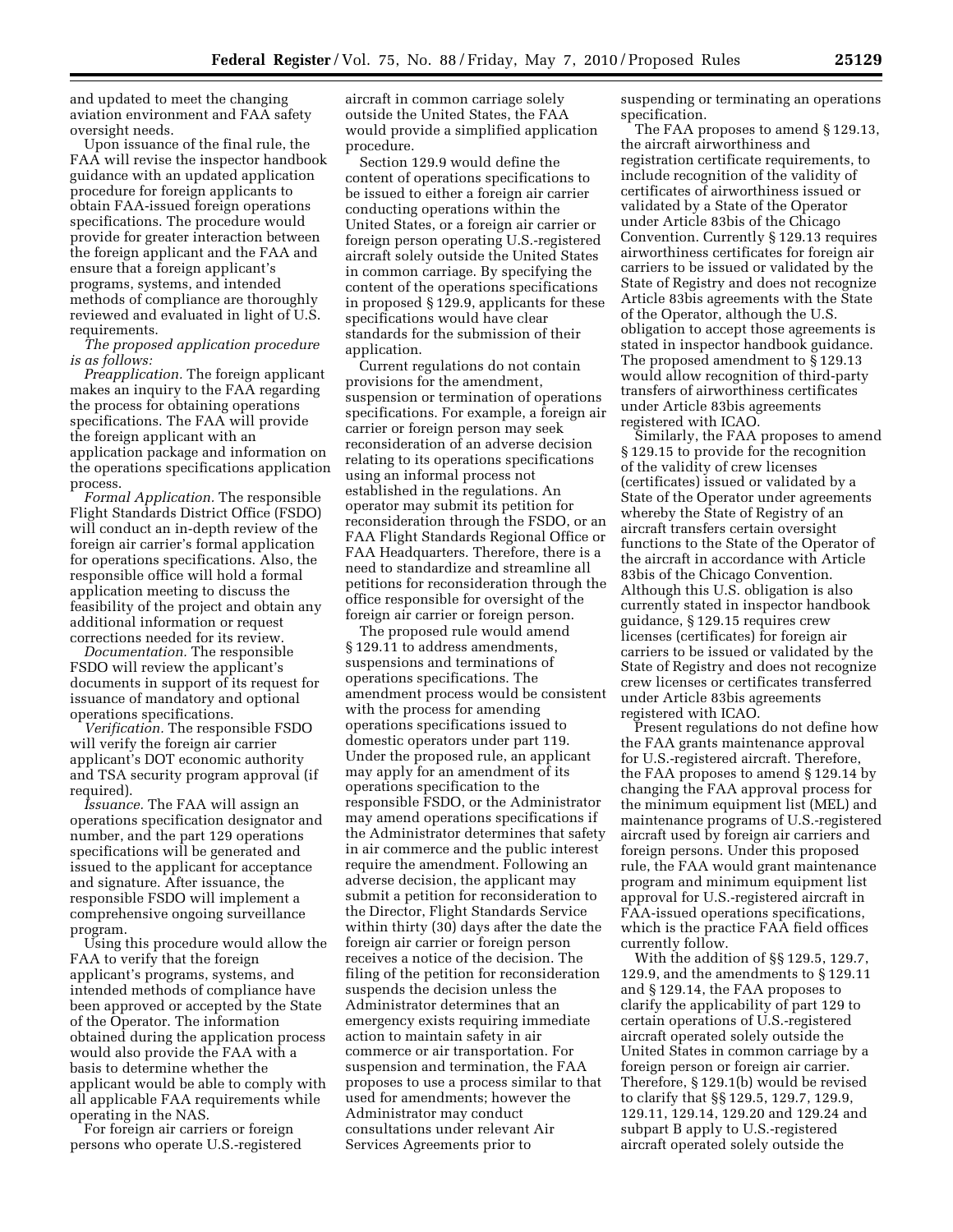United States in common carriage by a foreign person or foreign air carrier.

As described in § 119.1(d), part 119 does not govern operations conducted under part 91, subpart K (when common carriage is not involved), nor does it apply to parts 129, 133, 137 or 139. However, the introductory sentence of § 119.3 requires application of the definitions included in § 119.3 to all of subchapter G, which includes parts 119, 121, 125, 129, 133, 135, 136, 137 and 139. Because not all of these parts are subject to the substantive requirements of part 119, it is not immediately clear that all of the definitions in § 119.3 apply to subchapter G, including part 129.

The FAA proposes to create a new part 110 which will set forth the general requirements applicable to all of subchapter G, including the definitions currently located in § 119.3. Section 119.3 is redesignated as § 110.2, and all of the references in parts 119, 121 and 135 of subchapter G to the definitions formerly contained in § 119.3 were changed to § 110.2. These changes to parts 110, 119, 121 and 135 are editorial in nature, and the FAA has made no substantive changes to any of the

definitions transferred to the new part. Further, this editorial change will have no impact on the applicability of the definitions contained in 14 CFR part 1 to subchapter G, unless otherwise specified.

Additionally, the FAA proposes to eliminate the outdated reference to the Civil Aeronautics Board (CAB) in 14 CFR 129.1(a)(1). This revision is necessary since the CAB no longer exists, and all economic authority is now granted by the Department of Transportation (DOT).

Currently, § 129.11(a) requires foreign air carriers to comply with ICAO standards and recommended practices in part 1 of Annex 6 of the Chicago Convention; however, the Chicago Convention requires compliance with ICAO standards only. By amending § 129.11(a) to remove the incorrect reference to "recommended practices," the proposed rule would clarify the international standards applicable to foreign air carriers operating within the United States.

In 2007, FAA chartered the Part 129 Aviation Rulemaking Committee (ARC) to provide advice, guidance and recommendations on comprehensive

changes to part 129. This proposed rule does not address the ARC's recommendations. The FAA will consider those recommendations in a future rulemaking.

To fulfill its oversight responsibilities, the FAA issues operations specifications to foreign air carriers and foreign persons to ensure a common understanding of the scope of their operations. Operations specifications describe: (1) The scope of a foreign air carrier's operations into the United States, including any applicable authorizations and limitations; and (2) Maintenance responsibility for U.S. registered aircraft operated by foreign air carriers and foreign persons within or outside the United States. The foreign civil aviation authority is responsible for the certification and the continuing oversight of the air carrier or foreign person's operations in accordance with applicable ICAO standards.

The following table summarizes the proposed changes to existing provisions of parts 119 and 129, identifies new provisions, and references the relevant ICAO standard implemented in the rule, if applicable.

| Existing part 119                                                                                                                                                                                                                                                                                                                                                                        | Proposed new part 110                                                                                                                                                                                                                                                                                                                                                                                                                               |
|------------------------------------------------------------------------------------------------------------------------------------------------------------------------------------------------------------------------------------------------------------------------------------------------------------------------------------------------------------------------------------------|-----------------------------------------------------------------------------------------------------------------------------------------------------------------------------------------------------------------------------------------------------------------------------------------------------------------------------------------------------------------------------------------------------------------------------------------------------|
| Definitions: Definitions applicable to part 129 are currently included in<br>part 119, subchapter G. Since part 119 applies to certification re-<br>quirements for part 135 and 121 operators, there is potential confu-<br>sion concerning whether subchapter G applies to part 129.                                                                                                    | Definitions: The proposal would remove definitions from subchapter G<br>of part 119 and include them in a new part 110.                                                                                                                                                                                                                                                                                                                             |
| Existing part 129                                                                                                                                                                                                                                                                                                                                                                        | Proposed part 129 changes                                                                                                                                                                                                                                                                                                                                                                                                                           |
| Ops Specs-Amendment, suspension or termination: Current regula-<br>tions do not provide for the amendment, suspension, or termination<br>of Operations Specifications. Information is currently in the Inspector<br>Guidance.                                                                                                                                                            | Ops Specs-Amendment, suspension or termination: The proposal<br>would provide a legal basis for the amendment, suspension, or ter-<br>mination of Operations Specifications.                                                                                                                                                                                                                                                                        |
| Application process: The application process and requirements are out-<br>dated and impose an unnecessary burden on the operator and the<br>FAA—No safety value (e.g., Provide names, license type and class<br>held by each flight crewmember to include en route training—Luft-<br>hansa employs numerous airmen that change constantly).                                              | Application process: The proposal would remove outdated portions of<br>Appendix A and place general requirements in the new $\S 129.7(a)$ .<br>Specific application processes will be contained in Inspector Guid-<br>ance for easy updating. In addition, the proposal would clarify and<br>standardize the rules for applications by foreign air carriers and for-<br>eign persons for operations specifications issued under 14 CFR part<br>129. |
| Appeal process for foreign operators: There is no formal administrative<br>process for a foreign operator to appeal a decision to amend, sus-<br>pend or terminate its operations specifications.                                                                                                                                                                                        | Appeal process for foreign operators: The proposal would provide an<br>administrative appeals process allowing foreign operators and for-<br>eign persons to submit a petition for reconsideration to the Director,<br>Flight Standards Service before seeking judicial review under 49<br><b>USC 46110.</b>                                                                                                                                        |
| <i>Chicago Convention:</i> There is no regulatory provision for the recogni-<br>tion of Article 83bis of the Chicago Convention. However, current<br>FAA guidance contains this information. (Note: Article 83bis allows<br>the transfer of certain functions and duties from the State of Registry<br>to the State of the Operator under an agreement between the States<br>concerned.) | <i>Chicago Convention:</i> The proposed rule allows the FAA to recognize<br>crew licenses and/or airworthiness certificates issued or validated by<br>a State of the Operator under agreements whereby the State of<br>Registry of an aircraft transfers certain oversight functions to the<br>State of the Operator in accordance with Article 83bis of the Chi-<br>cago Convention.                                                               |

# **III. Paperwork Reduction Act**

This proposal contains the following new information collection requirements. As required by the Paperwork Reduction Act of 1995 (44 U.S.C. section 3507(d)), the FAA has

submitted the information requirements associated with this proposal to the Office of Management and Budget for its review.

*Title:* Part 129 Operations Specifications.

*Summary:* This proposed rule would clarify and standardize the rules for applications by foreign air carriers and foreign persons for operations specifications issued under 14 CFR part 129 and establish new standards for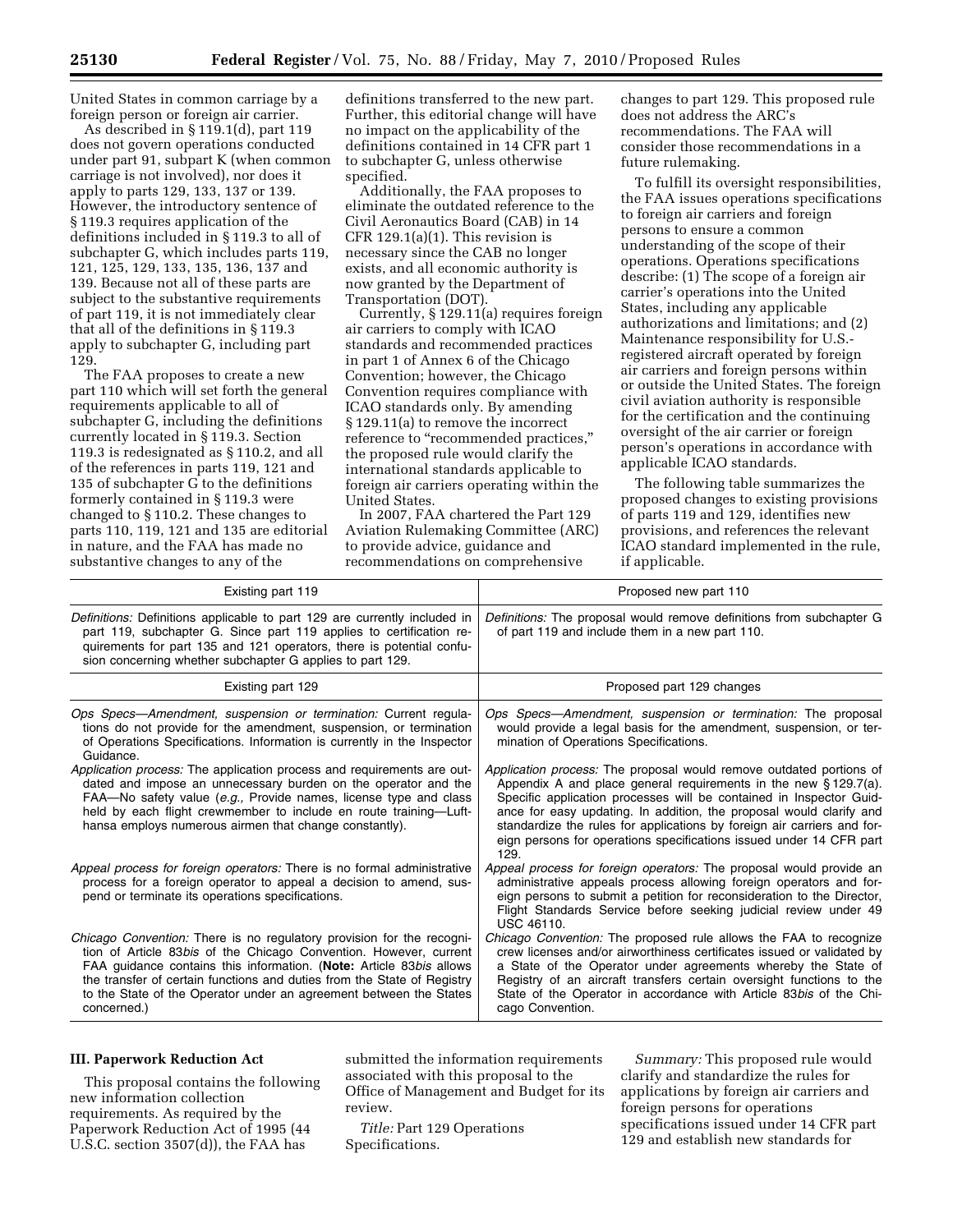amendment, suspension and termination of those operations specifications. The proposed rule would also apply to foreign persons operating U.S. registered aircraft in common carriage solely outside the United States. This action is necessary to update the process for issuing operations specifications, and it will establish a regulatory basis for current practices, such as amending, terminating or suspending operations specifications.

*Use of:* This proposal would support the information needs of the FAA in order to maintain an adequate level of safety oversight.

*Respondents (including number of):*  The likely respondents to this proposed information requirement are potential new applicants for operations specifications. The average number of respondents is approximately twentyfive each year.

*Frequency:* The FAA estimates five Flight Standards District Offices (FSDOs) will receive approximately five applications each per year.

*Annual Burden Estimate:* This proposal would result in an annual recordkeeping and reporting burden as follows: 75 hours annually.

*The agency is soliciting comments*   $to$ 

(1) Evaluate whether the proposed information requirement is necessary for the proper performance of the functions of the agency, including whether the information will have practical utility;

(2) Evaluate the accuracy of the agency's estimate of the burden;

(3) Enhance the quality, utility, and clarity of the information to be collected; and

(4) Minimize the burden of collecting information on those who are to respond, including by using appropriate automated, electronic, mechanical, or other technological collection techniques or other forms of information technology.

Individuals and organizations may send comments on the information collection requirement by August 5, 2010, and should direct them to the address listed in the Addresses section at the end of this preamble. Comments also should be submitted to the Office of Management and Budget, Office of Information and Regulatory Affairs, *Attention:* Desk Officer for FAA, New Executive Building, Room 10202, 725 17th Street, NW., Washington, DC 20053.

According to the 1995 amendments to the Paperwork Reduction Act (5 CFR 1320.8(b)(2)(vi)), an agency may not collect or sponsor the collection of information, nor may it impose an

information collection requirement unless it displays a currently valid OMB control number. The OMB control number for this information collection will be published in the **Federal Register**, after the Office of Management and Budget approves it.

### **IV. International Compatibility**

Consistent with U.S. obligations under the Chicago Convention, it is the FAA's policy to comply with ICAO standards to the maximum extent practicable. The proposed amendments will allow the FAA to carry out its obligations under the Chicago Convention by providing for the recognition of the validity of certificates of airworthiness and crew licenses issued or validated by a State of the Operator in accordance with Article 83*bis* of the Chicago Convention. Additionally, the provisions relating to the issuance of operations specifications are consistent with the ICAO standard for issuing operations specifications to operators conducting international air transportation.

The European Aviation Safety Agency (EASA) obtained competence from the European Parliament to regulate third country operators of aircraft engaged in commercial operations into, within or out of the European Community (EC) in 2008. Regulation (EC) No 216/2008 provides competence to EASA to issue and renew authorizations for third country operators and to amend, limit, suspend or revoke the relevant authorization. The FAA will continue to coordinate with EASA on methods to streamline the operations specifications process, as appropriate.

# **V. Regulatory Evaluation, Regulatory Flexibility Determination, International Trade Impact Assessment, and Unfunded Mandates Assessment**

Proposed changes to Federal Regulations must undergo several economic analyses. First, Executive Order 12866 directs each Federal agency to propose or adopt a regulation only upon a reasoned determination that the benefits of the intended regulation justify its costs. Second, the Regulatory Flexibility Act of 1980 (Pub. L. 96–354) requires agencies to analyze the economic impact of regulatory changes on small entities. Third, the Trade Agreements Act (Pub. L. 96–39) prohibits agencies from setting standards that create unnecessary obstacles to the foreign commerce of the United States. In developing U.S. standards, the Trade Act requires agencies to consider international standards and, where appropriate, use them as the basis of U.S. standards.

Fourth, the Unfunded Mandates Reform Act of 1995 (Pub. L. 104–4) requires agencies to prepare a written assessment of the costs, benefits, and other effects of proposed or final rules that include a Federal mandate likely to result in the expenditure by State, local, or tribal governments, in the aggregate, or by private sector, of \$100 million or more annually (adjusted for inflation with base year of 1995).

For regulations with an expected minimal impact, the above-specified analyses are not required. The Department of Transportation Order DOT 2100.5 prescribes policies and procedures for simplification, analysis, and review of regulations. If it is determined that the expected impact is so minimal that the proposal does not warrant a full evaluation, a statement to that effect and the basis for it is included in proposed regulation.

This NPRM will have minimal economic impact because it does not propose to significantly change the rules regarding FAA's obligation for safety oversight of foreign air carriers and foreign persons under the Chicago Convention, but actually incorporates ICAO standards for acceptance of airworthiness certificates and crewmember licenses under Article 83*bis* of the Chicago Convention. This proposed rule also standardizes and clarifies the operations specification process. Accordingly, the FAA has determined as a result of the removal of outdated requirements in Appendix A, there may be a reduction in costs for foreign air carriers or persons who will need to apply for operations specifications. Due to streamlining and clarification of the application process, there may be a decrease in costs to foreign air carriers or persons. In addition, there will be some benefits to foreign air carriers and foreign persons by creating an administrative appeals process. The FAA requests comments from the public on the costs and benefits of this proposal, and the resulting determination that the proposals within the NPRM will have minimal economic impact.

# *Regulatory Flexibility Determination*

The Regulatory Flexibility Act of 1980  $(Pub. L. 96-354) (RFA)$  establishes "as a principle of regulatory issuance that agencies shall endeavor, consistent with the objectives of the rule and of applicable statutes, to fit regulatory and informational requirements to the scale of the businesses, organizations, and governmental jurisdictions subject to regulation. To achieve this principle, agencies are required to solicit and consider flexible regulatory proposals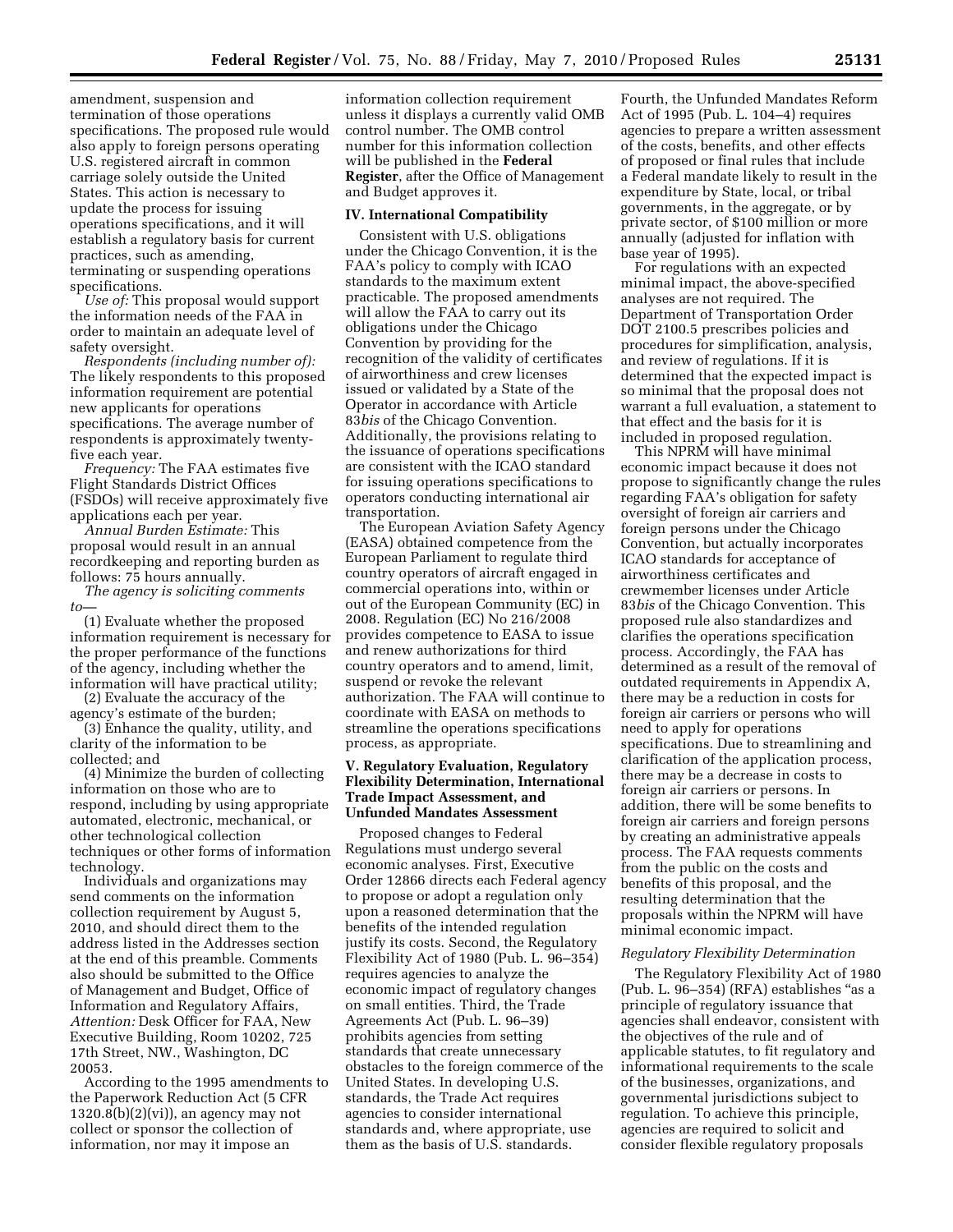and to explain the rationale for their actions to assure that such proposals are given serious consideration.'' The RFA covers a wide range of small entities, including small businesses, not-forprofit organizations, and small governmental jurisdictions.

Agencies must perform a review to determine whether a rule will have a significant economic impact on a large number of small entities. If the agency determines that it will, the agency must prepare an initial regulatory flexibility analysis as described in the RFA. However, if an agency determines that a rule is not expected to have a significant economic impact on a substantial number of small entities, section 605(b) of the RFA provides that the head of the agency may so certify and a regulatory flexibility analysis is not required. The certification must include a statement providing the factual basis for this determination, and the reasoning should be clear.

This proposed rule would clarify and standardize the rules for applications by foreign air carriers and foreign persons for operations specifications issued under 14 CFR part 129 and establish new standards for amendment, suspension and termination of operations specifications by incorporating current policies and procedures into the regulations. The proposed rule applies only to foreign air carriers and operations of U.S. registered aircraft in common carriage solely outside the United States. Domestic operators are not impacted by this proposed rule. This proposed rule merely revises and clarifies FAA operations specifications application procedures; the expected outcome will not increase cost to any United States small entity. Therefore, the FAA certifies that this proposed rule will not have a significant economic impact on a substantial number of small entities.

#### *International Trade Impact Assessment*

The Trade Agreements Act of 1979 (Pub. L. 96–39), as amended by the Uruguay Round Agreements Act (Pub. L. 103–465), prohibits Federal agencies from establishing standards or engaging in related activities that create unnecessary obstacles to the foreign commerce of the United States. Pursuant to these Acts, the establishment of standards is not considered an unnecessary obstacle to the foreign commerce of the United States, so long as the standard has a legitimate domestic objective, such as the protection of safety, and does not operate in a manner that excludes imports that meet this objective. The purpose of this proposed rule is to

ensure the safety of the American public, and it does not exclude imports that meet this objective. The statute also requires consideration of international standards and, where appropriate, that they be the basis for U.S. standards. The proposed rule considers and incorporates an international standard promulgated pursuant to the Chicago Convention and is consistent with current ICAO standards. The FAA has assessed the potential effect of this proposed rule and has determined that it will impose minimal costs on international entities and may provide cost-savings to these entities and thus have a neutral trade impact.

## *Unfunded Mandates Assessment*

Title II of the Unfunded Mandates Reform Act of 1995 (Pub. L. 104–4) requires each Federal agency to prepare a written statement assessing the effects of any Federal mandate in a proposed or final agency rule that may result in an expenditure of \$100 million or more (adjusted annually for inflation) in any one year by State, local, and tribal governments, in the aggregate, or by the private sector; such a mandate is deemed to be a ''significant regulatory action.'' The FAA currently uses an inflation-adjusted value of \$143.1 million in lieu of \$100 million.

This NPRM does not contain such a mandate. Therefore, the requirements of Title II of the Act do not apply.

## **VI. Executive Order 13132, Federalism**

The FAA has analyzed this proposed rule under the principles and criteria of Executive Order 13132, Federalism. We determined that this action would not have a substantial direct effect on the States, on the relationship between the Federal Government and the States, or on the distribution of power and responsibilities among the various levels of government, and, therefore, does not have federalism implications.

## **VII. Regulations Affecting Intrastate Aviation in Alaska**

Section 1205 of the FAA Reauthorization Act of 1996 (110 Stat. 3213) requires the Administrator, when modifying regulations in title 14 CFR in a manner affecting intrastate aviation in Alaska, to consider the extent to which Alaska is not served by transportation modes other than aviation, and to establish appropriate regulatory distinctions. Because this proposed rule would apply to the application, amendment, suspension and termination of operations specifications of foreign air carriers that operate into the United States, the rule should not affect intrastate aviation in Alaska.

# **VIII. Environmental Analysis**

FAA Order 1050.1E identifies FAA actions that are categorically excluded from preparation of an environmental assessment or environmental impact statement under the National Environmental Policy Act in the absence of extraordinary circumstances. The FAA has determined this proposed rulemaking action qualifies for the categorical exclusion identified in paragraph 312d and involves no extraordinary circumstances.

# **IX. Regulations That Significantly Affect Energy Supply, Distribution, or Use**

The FAA has analyzed this NPRM under Executive Order 13211, Actions Concerning Regulations that Significantly Affect Energy Supply, Distribution, or Use (May 18, 2001). It has determined that it is not a ''significant energy action'' under the executive order, and it is not likely to have a significant adverse effect on the supply, distribution, or use of energy.

## **X. Additional Information**

*Comments Invited*  The FAA invites interested persons to participate in this rulemaking by submitting written comments, data, or views. The FAA also invites comments relating to the economic, environmental, energy, or federalism impacts that might result from adopting the proposals in this document. The most helpful comments reference a specific portion of the proposal, explain the reason for any recommended change, and include supporting data. The FAA asks that you send two copies of written comments.

The FAA will file in the docket all comments we receive, as well as a report summarizing each substantive public contact with FAA personnel concerning this proposed rulemaking. The docket is available for public inspection before and after the comment closing date. If you wish to review the docket in person, go to the address in the **ADDRESSES** section of this preamble between 9 a.m. and 5 p.m., Monday through Friday, except Federal holidays. You may also review the docket using the Internet at the web address in the **ADDRESSES** section.

### **Availability of Rulemaking Documents**

You can get an electronic copy of rulemaking documents using the Internet by—

1. Searching the Federal eRulemaking Portal (*http://www.regulations.gov*);

2. Visiting the FAA's Regulations and Policies web page at *http:// www.faa.gov/regulations*\_*policies/;* or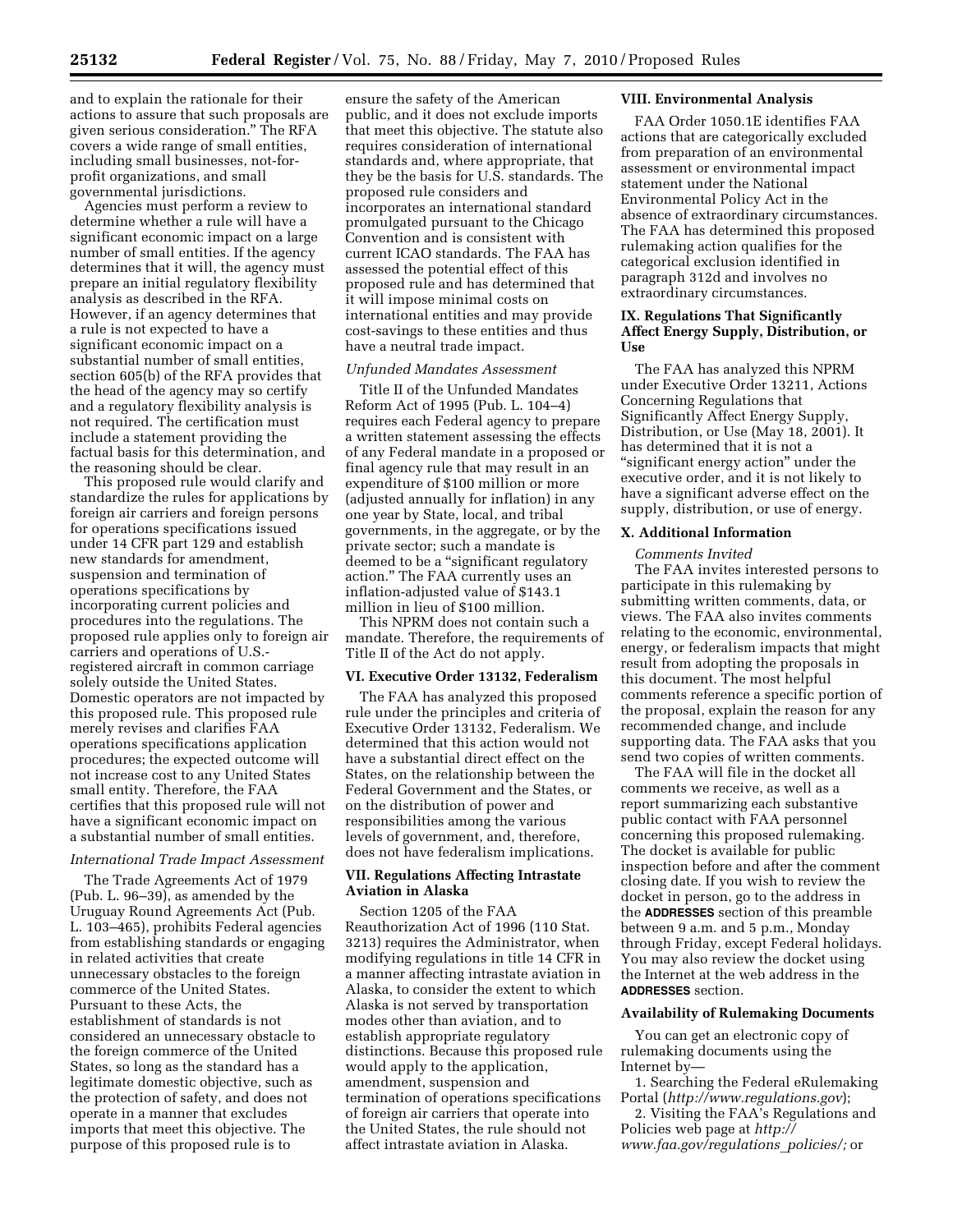3. Accessing the Government Printing Office's web page at *http:// www.gpoaccess.gov/fr/index.html.* 

You can also get a copy by sending a request to the Federal Aviation Administration, Office of Rulemaking, ARM–1, 800 Independence Avenue, SW., Washington, DC 20591, or by calling (202) 267–9680. Make sure to identify the docket number, notice number, or amendment number of this rulemaking.

You may access all documents the FAA considered in developing this proposed rule, including economic analyses and technical reports, from the internet through the Federal eRulemaking Portal referenced in the paragraph above.

## **List of Subjects**

### *14 CFR Part 110*

Administrative practice and procedure, air carriers, aircraft, aviation safety, charter flights, reporting and recordkeeping requirements.

## *14 CFR Part 119*

Administrative practice and procedure, air carriers, aircraft, aviation safety, charter flights, reporting and recordkeeping requirements.

### *14 CFR Part 121*

Air carriers, aircraft, airmen, alcohol abuse, aviation safety, charter flight, drug abuse, drug testing, reporting and recordkeeping requirements, safety, transportation.

#### *14 CFR Part 129*

Air carriers, aircraft, aviation safety, reporting and recordkeeping requirements, security measures, smoking.

#### *14 CFR Part 135*

Air taxis, aircraft, airmen, alcohol abuse, aviation safety, drug abuse, drug testing, reporting and recordkeeping requirements.

### **The Proposed Amendments**

In consideration of the foregoing, the Federal Aviation Administration proposes to amend chapter I of title 14, Code of Federal Regulations as follows:

1. Add part 110 to read as follows:

# **PART 110—GENERAL REQUIREMENTS**

Sec.

- 110.1 Applicability.
- 110.2 Definitions.

**Authority:** 49 U.S.C. 106(g), 1153, 40101, 40102, 40103, 40113, 44105, 44106, 44111, 44701–44717, 44722, 44901, 44903, 44904, 44906, 44912, 44914, 44936, 44938, 46103, 46105.

#### **§ 110.1 Applicability.**

This part governs all operations conducted under subchapter G of this chapter.

#### **§ 110.2 Definitions.**

For the purpose of this subchapter, the term—

*All-cargo operation* means any operation for compensation or hire that is other than a passenger-carrying operation or, if passengers are carried, they are only those specified in §§ 121.583(a) or 135.85 of this chapter.

*Certificate-holding district office*  means the Flight Standards District Office that has responsibility for administering the certificate and is charged with the overall inspection of the certificate holder's operations.

*Commercial air tour* means a flight conducted for compensation or hire in an airplane or helicopter where a purpose of the flight is sightseeing. The FAA may consider the following factors in determining whether a flight is a commercial air tour:

(1) Whether there was a holding out to the public of willingness to conduct a sightseeing flight for compensation or hire;

(2) Whether the person offering the flight provided a narrative that referred to areas or points of interest on the surface below the route of the flight;

(3) The area of operation;

(4) How often the person offering the flight conducts such flights;

(5) The route of flight;

(6) The inclusion of sightseeing flights as part of any travel arrangement package;

(7) Whether the flight in question would have been canceled based on poor visibility of the surface below the route of the flight; and

(8) Any other factors that the FAA considers appropriate.

*Commuter operation* means any scheduled operation conducted by any person operating one of the following types of aircraft with a frequency of operations of at least five round trips per week on at least one route between two or more points according to the published flight schedules:

(1) Airplanes, other than turbojet powered airplanes, having a maximum passenger-seat configuration of 9 seats or less, excluding each crewmember seat, and a maximum payload capacity of 7,500 pounds or less; or

(2) Rotorcraft.

*Direct air carrier* means a person who provides or offers to provide air transportation and who has control over the operational functions performed in providing that transportation.

*DOD commercial air carrier evaluator*  means a qualified Air Mobility

Command, Survey and Analysis Office (AMC/DOB) cockpit evaluator performing the duties specified in Public Law 99–661 when the evaluator is flying on an air carrier that is contracted or pursuing a contract with the U.S. Department of Defense (DoD).

*Domestic operation* means any scheduled operation conducted by any person operating any airplane described in paragraph (1) of this definition at locations described in paragraph (2) of this definition:

(1) Airplanes:

(i) Turbojet-powered airplanes;

(ii) Airplanes having a passenger-seat configuration of more than 9 passenger seats, excluding each crewmember seat; or

(iii) Airplanes having a payload capacity of more than 7,500 pounds.

(2) Locations:

(i) Between any points within the 48 contiguous States of the United States or the District of Columbia; or

(ii) Operations solely within the 48 contiguous States of the United States or the District of Columbia; or

(iii) Operations entirely within any State, territory, or possession of the United States; or

(iv) When specifically authorized by the Administrator, operations between any point within the 48 contiguous States of the United States or the District of Columbia and any specifically authorized point located outside the 48 contiguous States of the United States or the District of Columbia.

*Empty weight* means the weight of the airframe, engines, propellers, rotors, and fixed equipment. Empty weight excludes the weight of the crew and payload, but includes the weight of all fixed ballast, unusable fuel supply, undrainable oil, total quantity of engine coolant, and total quantity of hydraulic fluid.

*Flag operation* means any scheduled operation conducted by any person operating any airplane described in paragraph (1) of this definition at the locations described in paragraph (2) of this definition:

(1) Airplanes:

(i) Turbojet-powered airplanes;

(ii) Airplanes having a passenger-seat configuration of more than 9 passenger seats, excluding each crewmember seat; or

(iii) Airplanes having a payload capacity of more than 7,500 pounds. (2) Locations:

(i) Between any point within the State of Alaska or the State of Hawaii or any territory or possession of the United States and any point outside the State of Alaska or the State of Hawaii or any territory or possession of the United States, respectively; or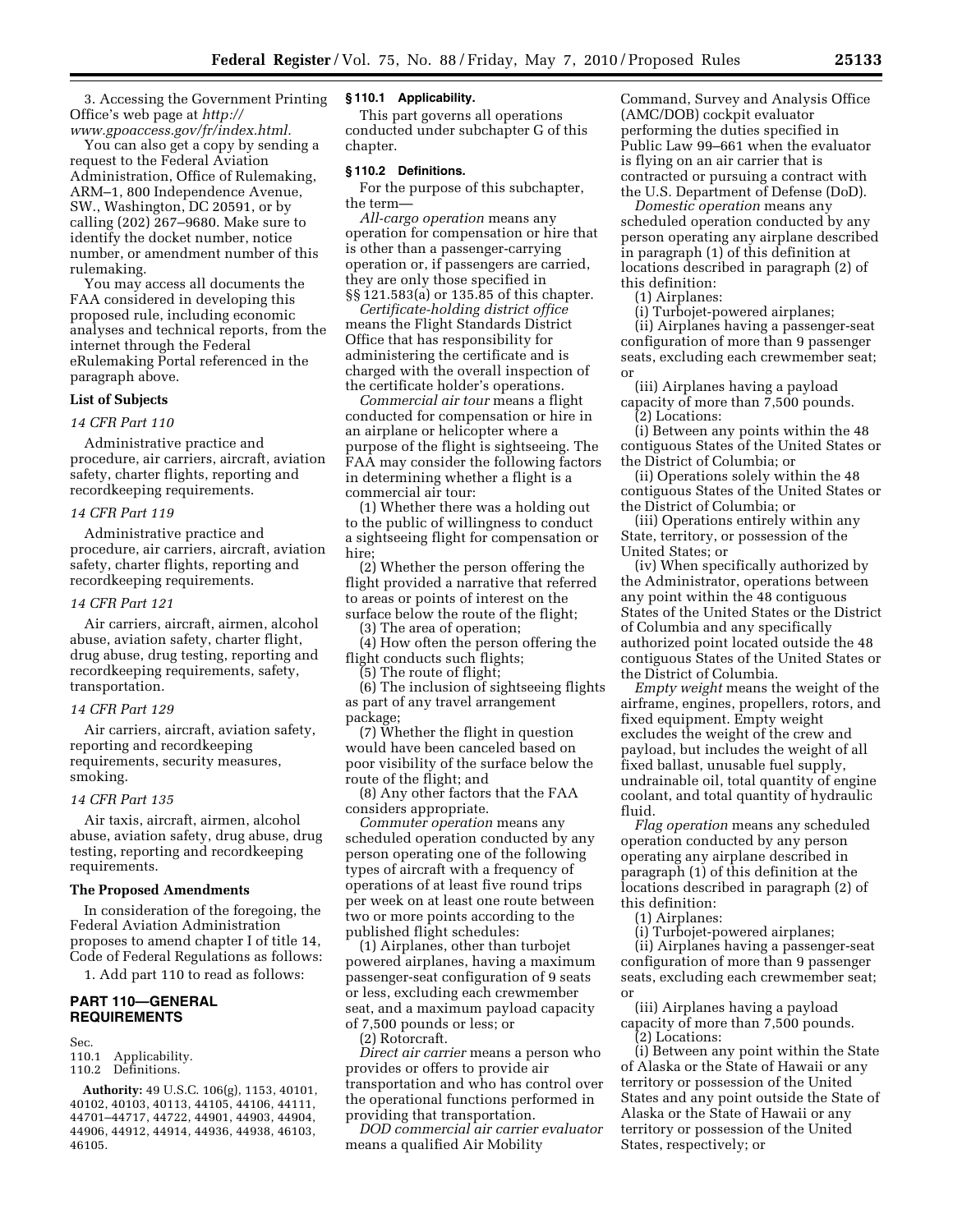(ii) Between any point within the 48 contiguous States of the United States or the District of Columbia and any point outside the 48 contiguous States of the United States and the District of Columbia.

(iii) Between any point outside the U.S. and another point outside the U.S.

*Justifiable aircraft equipment* means any equipment necessary for the operation of the aircraft. It does not include equipment or ballast specifically installed, permanently or otherwise, for the purpose of altering the empty weight of an aircraft to meet the maximum payload capacity.

*Kind of operation* means one of the various operations a certificate holder is authorized to conduct, as specified in its operations specifications, i.e., domestic, flag, supplemental, commuter, or ondemand operations.

*Maximum payload capacity* means: (1) For an aircraft for which a maximum zero fuel weight is prescribed in FAA technical specifications, the maximum zero fuel weight, less empty weight, less all justifiable aircraft equipment, and less the operating load (consisting of minimum flightcrew, foods and beverages, and supplies and equipment related to foods and beverages, but not including disposable fuel or oil).

(2) For all other aircraft, the maximum certificated takeoff weight of an aircraft, less the empty weight, less all justifiable aircraft equipment, and less the operating load (consisting of minimum fuel load, oil, and flightcrew). The allowance for the weight of the crew, oil, and fuel is as follows:

(i) Crew—for each crewmember required by the Federal Aviation Regulations—

(A) For male flight crewmembers— 180 pounds.

(B) For female flight crewmembers— 140 pounds.

(C) For male flight attendants—180 pounds.

(D) For female flight attendants—130 pounds.

(E) For flight attendants not identified by gender—140 pounds.

(ii) Oil—350 pounds or the oil capacity as specified on the Type Certificate Data Sheet.

(iii) Fuel—the minimum weight of fuel required by the applicable Federal Aviation Regulations for a flight between domestic points 174 nautical miles apart under VFR weather conditions that does not involve extended overwater operations.

*Maximum zero fuel weight* means the maximum permissible weight of an aircraft with no disposable fuel or oil. The zero fuel weight figure may be

found in either the aircraft type certificate data sheet, the approved Aircraft Flight Manual, or both.

*Noncommon carriage* means an aircraft operation for compensation or hire that does not involve a holding out to others.

*On-demand operation* means any operation for compensation or hire that is one of the following:

(1) Passenger-carrying operations conducted as a public charter under part 380 of this chapter or any operations in which the departure time, departure location, and arrival location are specifically negotiated with the customer or the customer's representative that are any of the following types of operations:

(i) Common carriage operations conducted with airplanes, including turbojet-powered airplanes, having a passenger-seat configuration of 30 seats or fewer, excluding each crewmember seat, and a payload capacity of 7,500 pounds or less, except that operations using a specific airplane that is also used in domestic or flag operations and that is so listed in the operations specifications as required by § 119.49(a)(4) of this chapter for those operations are considered supplemental operations;

(ii) Noncommon or private carriage operations conducted with airplanes having a passenger-seat configuration of less than 20 seats, excluding each crewmember seat, and a payload capacity of less than 6,000 pounds; or

(iii) Any rotorcraft operation.

(2) Scheduled passenger-carrying operations conducted with one of the following types of aircraft with a frequency of operations of less than five round trips per week on at least one route between two or more points according to the published flight schedules:

(i) Airplanes, other than turbojet powered airplanes, having a maximum passenger-seat configuration of 9 seats or less, excluding each crewmember seat, and a maximum payload capacity of 7,500 pounds or less; or

(ii) Rotorcraft.

(3) All-cargo operations conducted with airplanes having a payload capacity of 7,500 pounds or less, or with rotorcraft.

*Passenger-carrying operation* means any aircraft operation carrying any person, unless the only persons on the aircraft are those identified in §§ 121.583(a) or 135.85 of this chapter, as applicable. An aircraft used in a passenger-carrying operation may also carry cargo or mail in addition to passengers.

*Principal base of operations* means the primary operating location of a certificate holder as established by the certificate holder.

*Provisional airport* means an airport approved by the Administrator for use by a certificate holder for the purpose of providing service to a community when the regular airport used by the certificate holder is not available.

*Regular airport* means an airport used by a certificate holder in scheduled operations and listed in its operations specifications.

*Scheduled operation* means any common carriage passenger-carrying operation for compensation or hire conducted by an air carrier or commercial operator for which the certificate holder or its representative offers in advance the departure location, departure time, and arrival location. It does not include any passenger-carrying operation that is conducted as a public charter operation under part 380 of this chapter.

*Supplemental operation* means any common carriage operation for compensation or hire conducted with any airplane described in paragraph (1) of this definition that is a type of operation described in paragraph (2) of this definition:

(1) Airplanes:

(i) Airplanes having a passenger-seat configuration of more than 30 seats, excluding each crewmember seat;

(ii) Airplanes having a payload capacity of more than 7,500 pounds; or

(iii) Each propeller-powered airplane having a passenger-seat configuration of more than 9 seats and less than 31 seats, excluding each crewmember seat, that is also used in domestic or flag operations and that is so listed in the operations specifications as required by § 119.49(a)(4) of this chapter for those operations; or

(iv) Each turbojet powered airplane having a passenger seat configuration of 1 or more and less than 31 seats, excluding each crewmember seat, that is also used in domestic or flag operations and that is so listed in the operations specifications as required by § 119.49(a)(4) of this chapter for those operations.

(2) Types of operation:

(i) Operations for which the departure time, departure location, and arrival location are specifically negotiated with the customer or the customer's representative;

(ii) All-cargo operations; or

(iii) Passenger-carrying public charter operations conducted under part 380 of this chapter.

*Wet lease* means any leasing arrangement whereby a person agrees to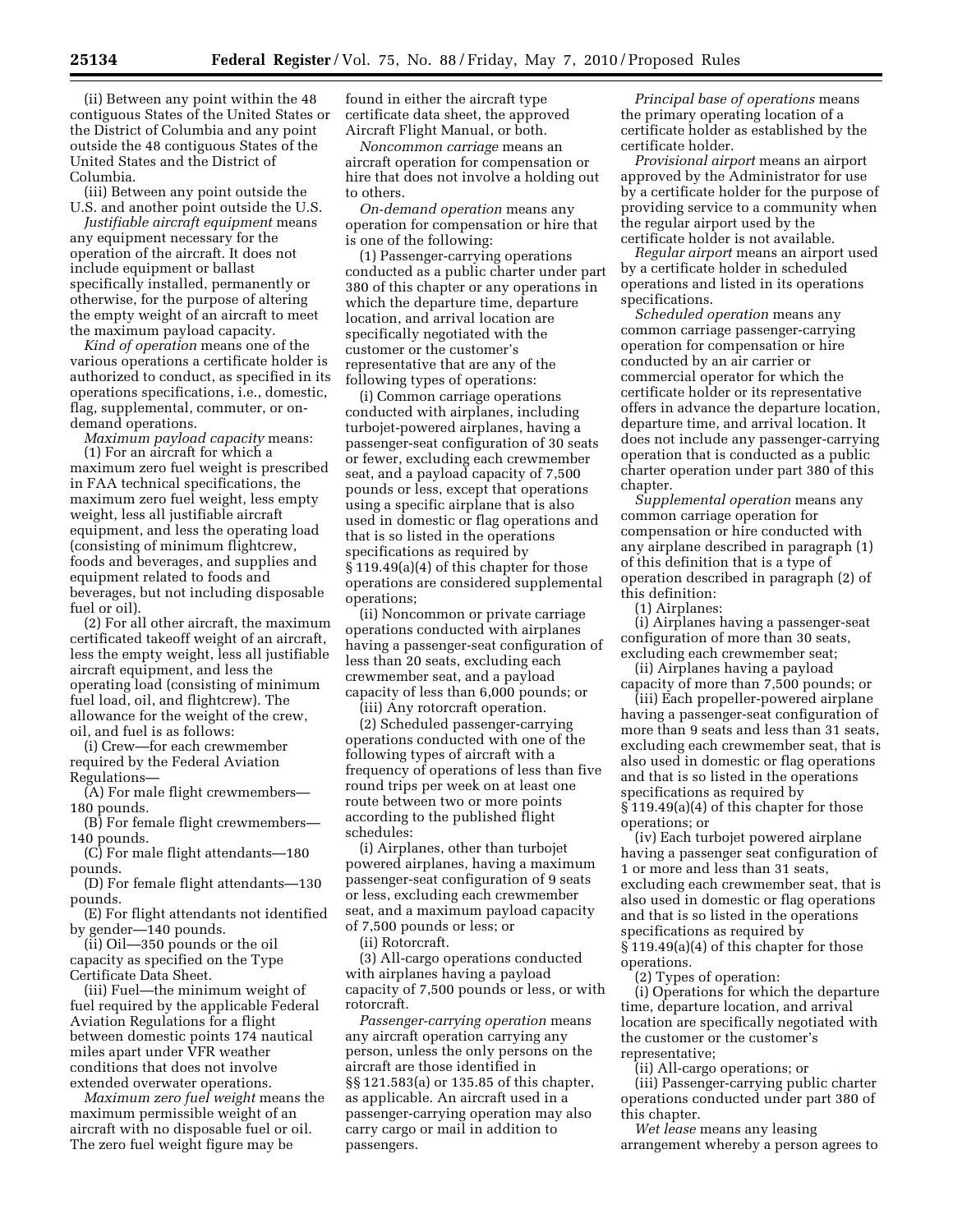provide an entire aircraft and at least one crewmember. A wet lease does not include a code-sharing arrangement.

*When common carriage is not involved or operations not involving common carriage* means any of the following:

(1) Noncommon carriage.

(2) Operations in which persons or cargo are transported without compensation or hire.

(3) Operations not involving the transportation of persons or cargo.

(4) Private carriage.

*Years in service* means the calendar time elapsed since an aircraft was issued its first U.S. or first foreign airworthiness certificate.

# **PART 119—CERTIFICATION: AIR CARRIERS AND COMMERCIAL OPERATORS**

2. The authority citation for part 119 continues to read as follows:

**Authority:** 49 U.S.C. 106(g), 1153, 40101, 40102, 40103, 40113, 44105, 44106, 44111, 44701–44717, 44722, 44901, 44903, 44904, 44906, 44912, 44914, 44936, 44938, 46103, 46105.

#### **§ 119.3 [Removed and Reserved]**

3. Remove and reserve § 119.3.

#### **§ 119.51 [Amended]**

4. Amend § 119.51(c)(1)(i) by removing the citation "§ 119.3" and adding the citation ''§ 110.2'' in its place.

#### **§ 119.53 [Amended]**

5. Amend § 119.53(e) by removing the citation ''§ 119.3'' and adding the citation ''§ 110.2'' in its place.

# **PART 121—CERTIFICATION: AIR CARRIERS AND COMMERCIAL OPERATORS**

6. The authority citation for part 121 continues to read as follows:

**Authority:** 49 U.S.C. 106(g), 40103, 40113, 40119, 41706, 44101, 44701, 44702, 44705, 44709, 44710, 44711, 44713, 44716, 44717, 44722, 46105.

## **§ 121.313 [Amended]**

7. Amend § 121.313 by removing the citation ''§ 119.3'' and adding the citation "§ 110.2" in its place.

# **§ 121.582 [Amended]**

8. Amend § 121.582 by removing the citation ''§ 119.3'' and adding the citation ''§ 110.2'' in its place.

# **PART 129—OPERATIONS: FOREIGN AIR CARRIERS AND FOREIGN OPERATORS OF U.S.-REGISTERED AIRCRAFT ENGAGED IN COMMON CARRIAGE**

9. The authority citation for part 129 continues to read as follows:

**Authority:** 49 U.S.C. 1372, 40113, 40119, 44101, 44701–44702, 44705, 44709–44711, 44713, 44716–44717, 44722, 44901–44904, 44906, 44912, 46105, Pub. L. 107–71 sec, 104.

10. Amend § 129.1 by revising paragraphs (a)(1), (a)(2), and (b) to read as follows:

## **§ 129.1 Applicability and definitions.**

 $(a) * * * *$ 

(1) A permit issued by the U.S. Department of Transportation under 49 U.S.C. 41301 through 41306, or

(2) Other appropriate economic or exemption authority issued by the U.S. Department of Transportation.

(b) Operations of U.S.-registered aircraft solely outside the United States.

In addition to the operations specified under paragraph (a) of this section, §§ 129.5, 129.7, 129.9, 129.11, 129.14, 129.20 and 24, and subpart B of this part also apply to operations of U.S. registered aircraft operated solely outside the United States in common carriage by a foreign person or foreign air carrier.

\* \* \* \* \* 11. Add § 129.5 to read as follows:

*§ 129.5 Operations specifications.* 

(a) Each foreign air carrier conducting operations within the United States, and each foreign air carrier or foreign person operating U.S. registered aircraft solely outside the United States in common carriage must conduct its operations in accordance with operations specifications issued by the Administrator under this part.

(b) Each foreign air carrier conducting operations within the United States must conduct its operations in accordance with the Standards contained in Annex 1 (Personnel Licensing), Annex 6 (Operation of Aircraft), Part I (International Commercial Air Transport—Aeroplanes) or Part III (International Operations— Helicopters), as appropriate, and in Annex 8 (Airworthiness of Aircraft) to the Convention on International Civil Aviation.

(c) No foreign air carrier may operate to or from locations within the United States without, or in violation of, appropriate operations specifications.

(d) No foreign air carrier or foreign person shall operate U.S. registered aircraft solely outside the United States in common carriage without, or in

violation of, appropriate operations specifications.

(e) Each foreign air carrier must keep each of its employees and other persons used in its operations informed of the provisions of its operations specifications that apply to that employee's or person's duties and responsibilities.

(f) Operations specifications issued under this part are effective until—

(1) The foreign air carrier or foreign person surrenders them to the FAA;

(2) The Administrator suspends or terminates the operations specifications; or

(3) The operations specifications are amended as provided in § 129.11.

(g) Within 30 days after a foreign air carrier or foreign person terminates operations under part 129 of this subchapter, the operations specifications must be surrendered by the foreign air carrier or foreign person to the responsible Flight Standards District Office.

(h) No person operating under this part may operate or list on its operations specifications any airplane listed on operations specifications issued under part 125 of this chapter.

12. Add § 129.7 to read as follows: *§ 129.7 Application, issuance, or* 

*denial of operations specifications.*  (a) A foreign air carrier or foreign person applying to the FAA for operations specifications under this part must submit an application—

(1) In a form and manner prescribed by the Administrator; and

(2) At least 90 days before the intended date of operation.

(b) An authorized officer or employee of the applicant, having knowledge of the matters stated in the application, must sign the application and certify in writing that the statements in the application are true. The application must include two copies of the appropriate written authority issued to that officer or employee by the applicant.

(c) A foreign applicant may be issued operations specifications, if after review, the Administrator finds the applicant—

(1) Meets the applicable requirements of this part;

(2) Holds the economic or exemption authority required by the Department of Transportation, applicable to the operations to be conducted;

(3) Complies with the applicable security requirements of 49 CFR chapter XII;

(4) Is properly and adequately equipped to conduct the operations described in the operations specifications; and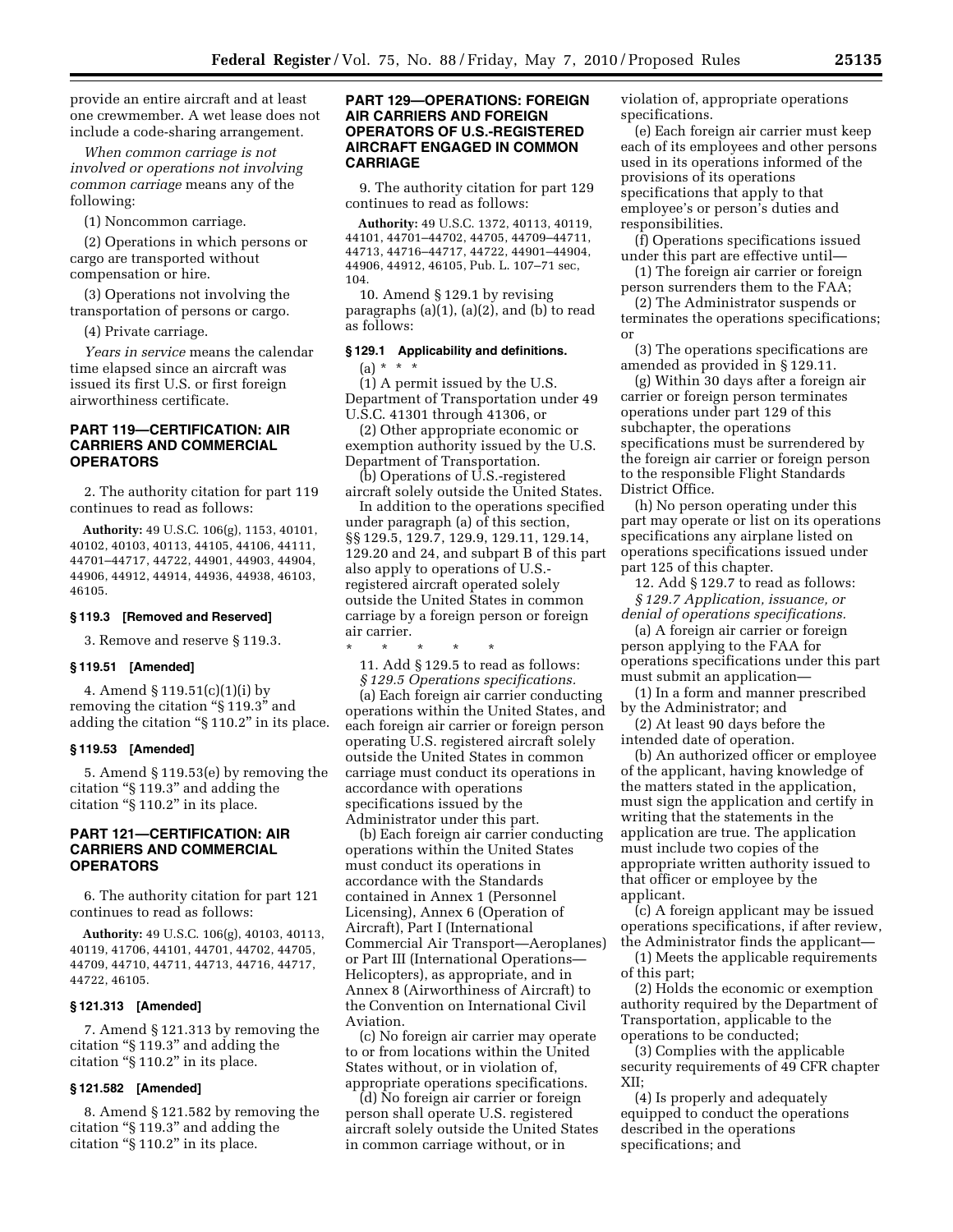(5) Holds a valid air operator certificate issued by the State of the Operator.

(d) An application may be denied if the Administrator finds that the applicant is not properly or adequately equipped to conduct the operations to be described in the operations specifications.

13. Add § 129.9 to read as follows:

### **§ 129.9 Contents of operations specifications.**

(a) The contents of operations specifications issued to a foreign air carrier conducting operations within the United States under § 129.1(a) shall include:

(1) The specific location and mailing address of the applicant's principal place of business in the State of the Operator and, if different, the address that will serve as the primary point of contact for correspondence between the FAA and the foreign air carrier;

(2) The designation of an agent for service within the United States, including the agent's full name and office address or usual place of residence;

(3) The certificate number and validity of the foreign air carrier's Air Operator Certificate issued by the State of the Operator;

(4) Each regular and alternate airport to be used in scheduled operations;

(5) The type of aircraft and registration markings of each aircraft;

(6) The approved maintenance program and minimum equipment lists for United States registered aircraft authorized for use; and

(7) Any other item the Administrator determines is necessary.

(b) The contents of operations specifications issued to a foreign air carrier or foreign person operating U.S. registered aircraft solely outside the United States in common carriage in accordance with § 129.1(b) shall include—

(1) The specific location and mailing address of the principal place of business in the State of the Operator and, if different, the address that will serve as the primary point of contact for correspondence between the FAA and the foreign air carrier or foreign person;

(2) The designation of an agent for service within the United States, including the agent's full name and office address or usual place of residence;

(3) In the case of a foreign air carrier, the certificate number and validity of the foreign air carrier's Air Operator Certificate issued by the State of the Operator;

(4) Any other business names under which the foreign air carrier or foreign person may operate;

(5) The type, registration markings, and serial number of each United States registered aircraft authorized for use;

(6) The approval of maintenance programs and minimum equipment lists for United States registered aircraft authorized for use; and

(7) Any other item the Administrator determines is necessary.

14. Revise § 129.11 to read as follows:

### **§ 129.11 Amendment, suspension, and termination of operations specifications.**

(a) The Administrator may amend any operations specifications issued under this part if—

(1) The Administrator determines that safety in air commerce and the public interest require the amendment; or

(2) The foreign air carrier or foreign person applies for an amendment, and the Administrator determines that safety in air commerce and the public interest allows the amendment.

(b) The Administrator may suspend or terminate any operations specifications issued under this part if the Administrator determines that safety in air commerce and the public interest require the suspension or termination;

(c) Except as provided in paragraphs (f) and (g) of this section, when the Administrator initiates an action to amend, suspend or terminate a foreign air carrier or foreign person's operations specifications, the following procedure applies:

(1) The responsible Flight Standards District Office notifies the foreign air carrier or foreign person in writing of the proposed amendment, suspension or termination.

(2) The responsible Flight Standards District Office sets a reasonable period (but not less than 7 days) within which the foreign air carrier or foreign person may submit written information, views, and arguments on the amendment, suspension or termination.

(3) After considering all material presented, the responsible Flight Standards District Office notifies the foreign air carrier or foreign person of—

(i) The adoption of the proposed amendment, suspension or termination;

(ii) The partial adoption of the proposed amendment, suspension or termination; or

(iii) The withdrawal of the proposed amendment, suspension or termination.

(4) If the responsible Flight Standards District Office issues an action to amend, suspend or terminate the operations specifications, it becomes effective not less than 30 days after the foreign air carrier or foreign person receives notice of it unless—

(i) The responsible Flight Standards District Office finds under paragraph (g) of this section that there is an emergency requiring immediate action with respect to safety in air commerce; or

(ii) The foreign air carrier or foreign person petitions for reconsideration of the amendment, suspension or termination under paragraph (e) of this section.

(d) When the foreign air carrier or foreign person applies for an amendment to its operations specifications, the following procedure applies:

(1) The foreign air carrier or foreign person must file an application to amend its operations specifications—

(i) At least 90 days before the date proposed by the applicant for the amendment to become effective in cases of mergers; acquisitions of airline operational assets that require an additional showing to Department of Transportation for economic authority; major changes in the type of operation and resumption of operations following a suspension of operations as a result of bankruptcy actions, unless a shorter time is approved by the Administrator.

(ii) At least 30 days before the date proposed by the applicant for the amendment to become effective in all other cases.

(2) The application must be submitted to the responsible Flight Standards District Office in a form and manner prescribed by the Administrator.

(3) After considering all material presented, the responsible Flight Standards District Office notifies the foreign air carrier or foreign person of—

(i) The adoption of the applied for amendment;

(ii) The partial adoption of the applied for amendment; or

(iii) The denial of the applied for amendment.

(4) If the responsible Flight Standards District Office approves the amendment, following coordination with the foreign air carrier or foreign person regarding its implementation, the amendment is effective on the date the responsible Flight Standards District Office approves it.

(e) The foreign air carrier or foreign person may petition for reconsideration of a full or partial adoption of an amendment, a denial of an amendment or a suspension or termination of operations specifications.

(f) When a foreign air carrier or foreign person seeks reconsideration of a decision from the responsible Flight Standards District Office concerning the amendment, suspension or termination